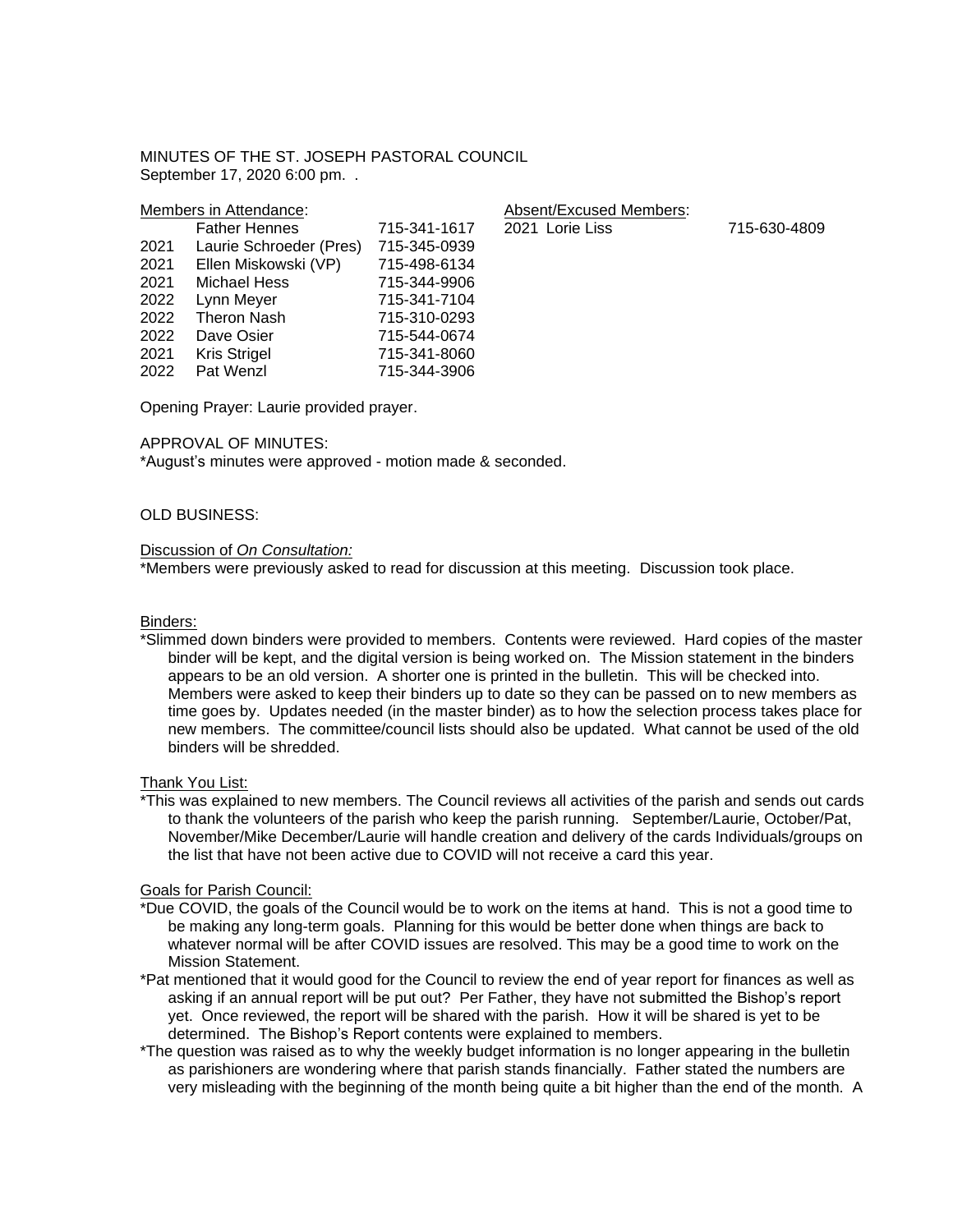monthly summary is being planned to show how things are going for the entire month and the fiscal year. Both parishes are doing quite well financially.

### Meeting Schedule:

\*It has been decided that Council will meet every other month on the third Thursday of the month. The next meeting will be held in November. If something comes up that needs to be dealt with, Father will send out an email or a Zoom meeting will take place.

Other Old Business:

\*Nothing at this time.

### NEW BUSINESS

### Christmas Baskets:

\*Laurie explained that Council has been donating two to three baskets to this drive for many years. Baskets contain food items as well as cleaning supplies, etc. Members are asked to contribute what they can so basket contents can be purchased. Laurie will do the shopping again this year. Money will be collected at the November meeting. People who are willing to make deliveries were also asked for.

Honoring Father Lyle:

Discussion took place.

### Reading for the Next Meetings:

\*Father presented the document entitled "The pastoral conversion of the Parish community in the service of the evangelistic mission of the Church", of the Congregation for the Clergy (7/20/2020). Copies were provided for members. This will be discussed at the next meeting (entire).

# Other New Business:

\*Regarding the review of the Mission Statement, Father recommends that Council members think about what they need in order to focus on this as a group such as what resources should be used as well as what they should be praying on. Do they want someone from outside the Council to guide them through this process? A subcommittee could be formed not to write the statement but to devise a path for the new Mission Statement and how to move forward. It is believed that there is a more current version of the document than what is showing in members' binders. If an updated version is found, it will be emailed to all members. Council will determine what needs to be done if anything after further research is done.

\*Future agenda items on minutes will need to be adjusted.

\*Pat recommended the book "Forming Intentional Disciples: The Path to Knowing and Following Jesus" which addresses how difficult it is to find volunteers and ways to get members more involved. This may be read and discussed by the Council in the future.

COMMUNICATIONS/THANKS YOU NOTES: \*None shared at this time.

COMMITTEE REPORTS

.

Religious Education Report (Lynn):

Parish Family Life Committee (Mary):